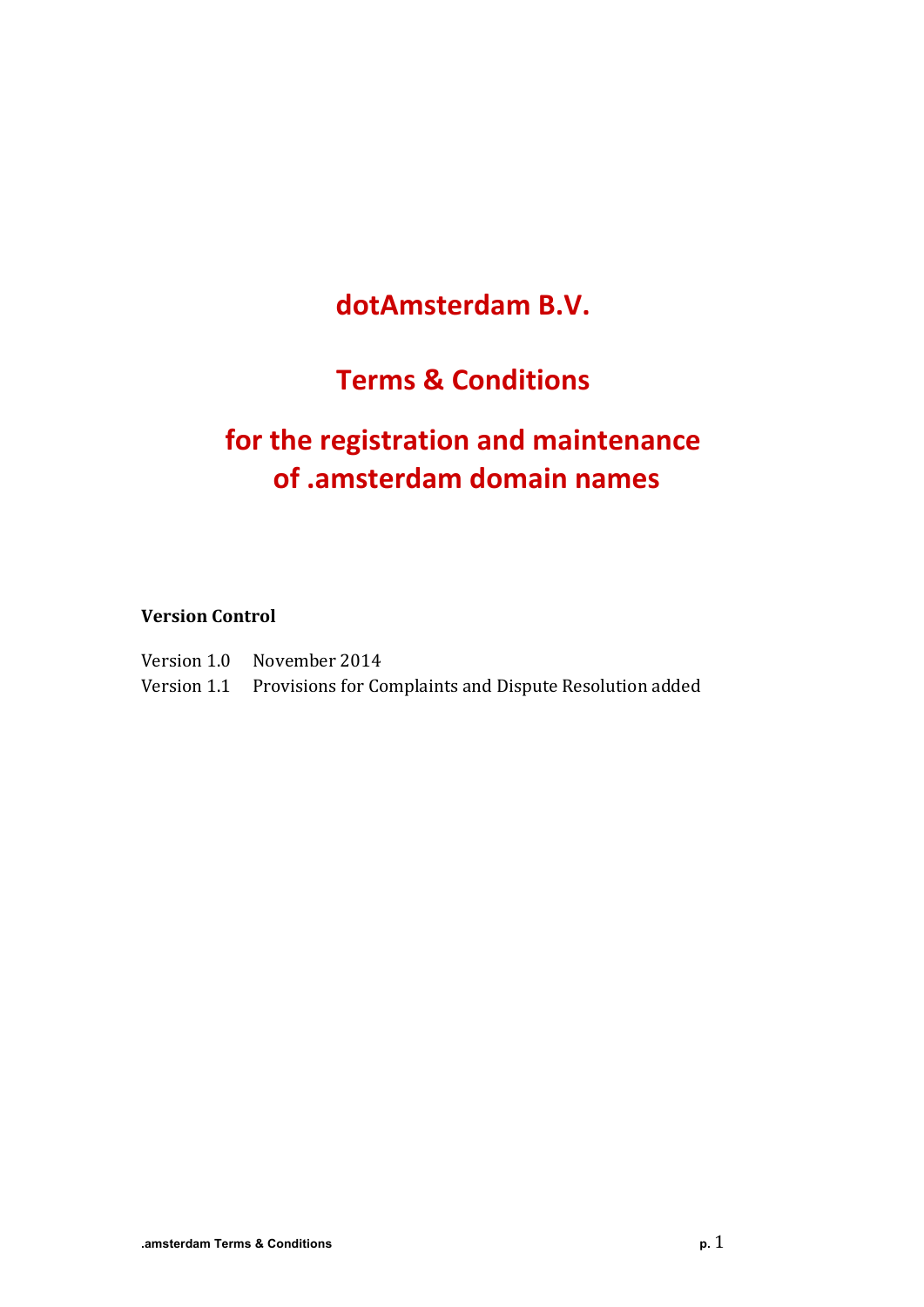## **Table of Contents**

**TERMS & CONDITIONS**

**TABLE OF CONTENTS DEFINITIONS INTRODUCTION; SCOPE OF APPLICATION ARTICLE 1. DOMAIN NAME SYNTAX REQUIREMENTS; REPRESENTATIONS AND WARRANTIES ARTICLE 2. DOMAIN NAME ALLOCATION ARTICLE 3. DISPUTE RESOLUTION ARTICLE 4. TERM ARTICLE 5. GENERAL PROVISIONS ARTICLE 6. PRIVACY POLICY**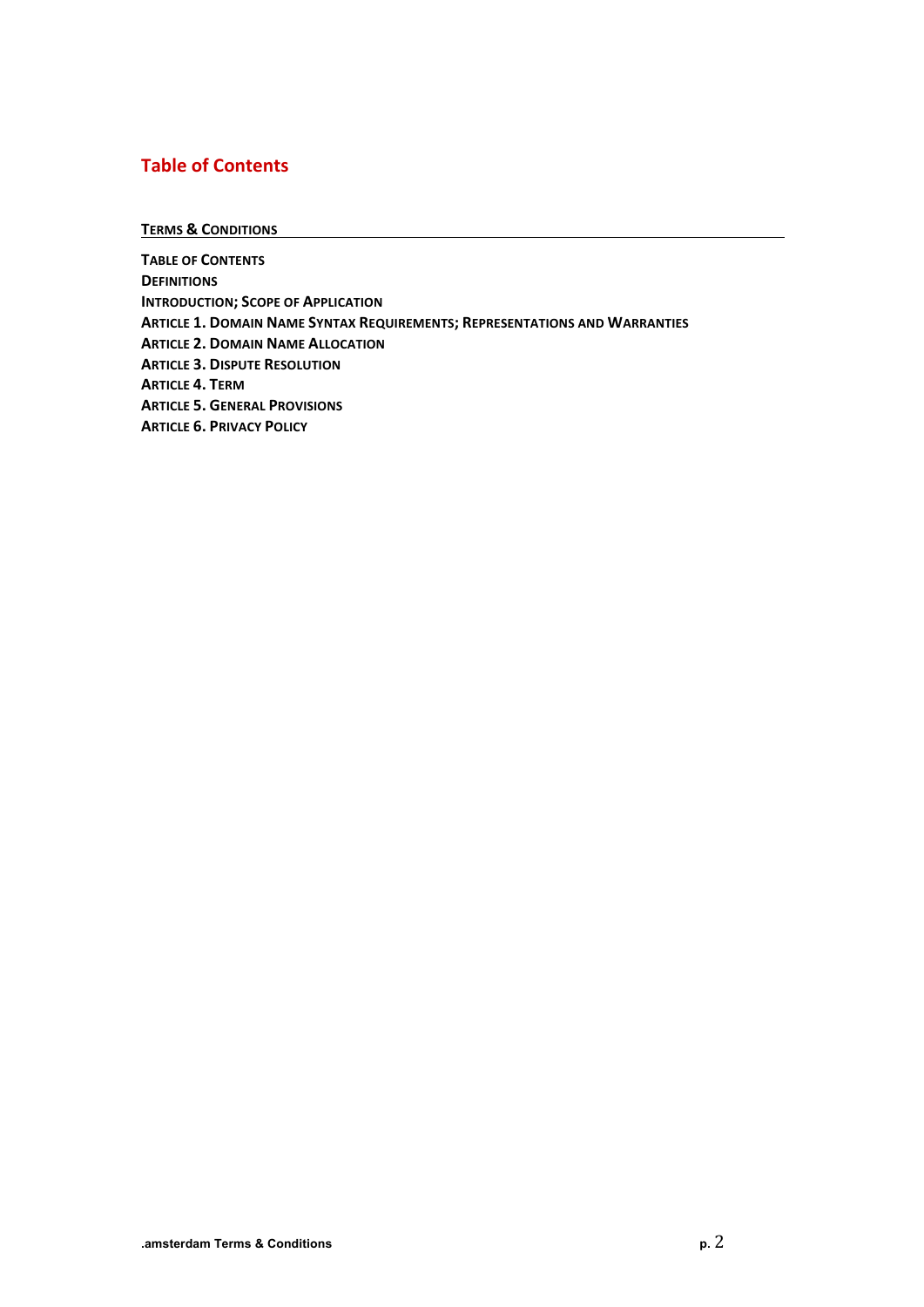## **Definitions**

All capitalized terms used throughout these Terms & Conditions, including any Annex thereto, have the following meanings:

| <b>Acceptable Use</b>                                     | means Annex 2 to these Terms & Conditions;                                                                                                                                                                                                                                                                                   |
|-----------------------------------------------------------|------------------------------------------------------------------------------------------------------------------------------------------------------------------------------------------------------------------------------------------------------------------------------------------------------------------------------|
| <b>Policy</b>                                             |                                                                                                                                                                                                                                                                                                                              |
| <b>Accredited</b><br>Registrar                            | means an entity that has (i) obtained an accreditation from<br>ICANN under the 2013 Registrar Accreditation Agreement, and<br>(ii) entered into a contract with the Registry for the provision of<br>Domain Name Registration Services for the .amsterdam TLD to<br>Applicants, Registrants, and/or their respective agents; |
| Applicant                                                 | means a person or entity submitting a Domain Name Registration<br>Request to the Registry;                                                                                                                                                                                                                                   |
| <b>Blocked Names</b>                                      | means a name that will be made unavailable for registration<br>following a decision taken by the Registry in accordance with the<br>process described in Annex 4 hereto;                                                                                                                                                     |
| Complaints<br>regulations                                 | Regulations as described in annex 6 to these terms and<br>conditions                                                                                                                                                                                                                                                         |
| <b>Dispute</b><br><b>Resolution</b><br><b>Regulations</b> | Regulations as described in annex 7 to these terms and<br>conditions                                                                                                                                                                                                                                                         |
| <b>Domain Name</b>                                        | means a name at the second level within the .amsterdam TLD;                                                                                                                                                                                                                                                                  |
| <b>Domain Name</b><br>Registration                        | means a Domain Name about which the Registry maintains data<br>in the Shared Registry System of the .amsterdam TLD;                                                                                                                                                                                                          |
| <b>Domain Name</b><br>Registration<br><b>Request</b>      | means a complete and technically correct instruction given by an<br>Accredited Registrar on behalf of a candidate Registrant to<br>perform a Domain Name Registration;                                                                                                                                                       |
| <b>Domain Name</b><br>Registration<br><b>Services</b>     | means the services referred to in Registry's "Registry - Registrar<br>Agreement";                                                                                                                                                                                                                                            |
| <b>IDN</b>                                                | Internationalized Domain Name: Domain name that contains at<br>least one character that is not in the standard ASCII character set                                                                                                                                                                                           |
| <b>Launch Policies</b>                                    | means any specific program or process developed by Registry for<br>the release or pre-release of certain Domain Names, as included<br>in one or more specific policy documents contained in Annex 5<br>hereto;                                                                                                               |
| <b>Registration Fee</b>                                   | means the fee charged by the Registry to the Accredited Registrar<br>for the registration of a Domain Name;                                                                                                                                                                                                                  |
| Registrant                                                | means the person or entity in whose name a Domain Name is                                                                                                                                                                                                                                                                    |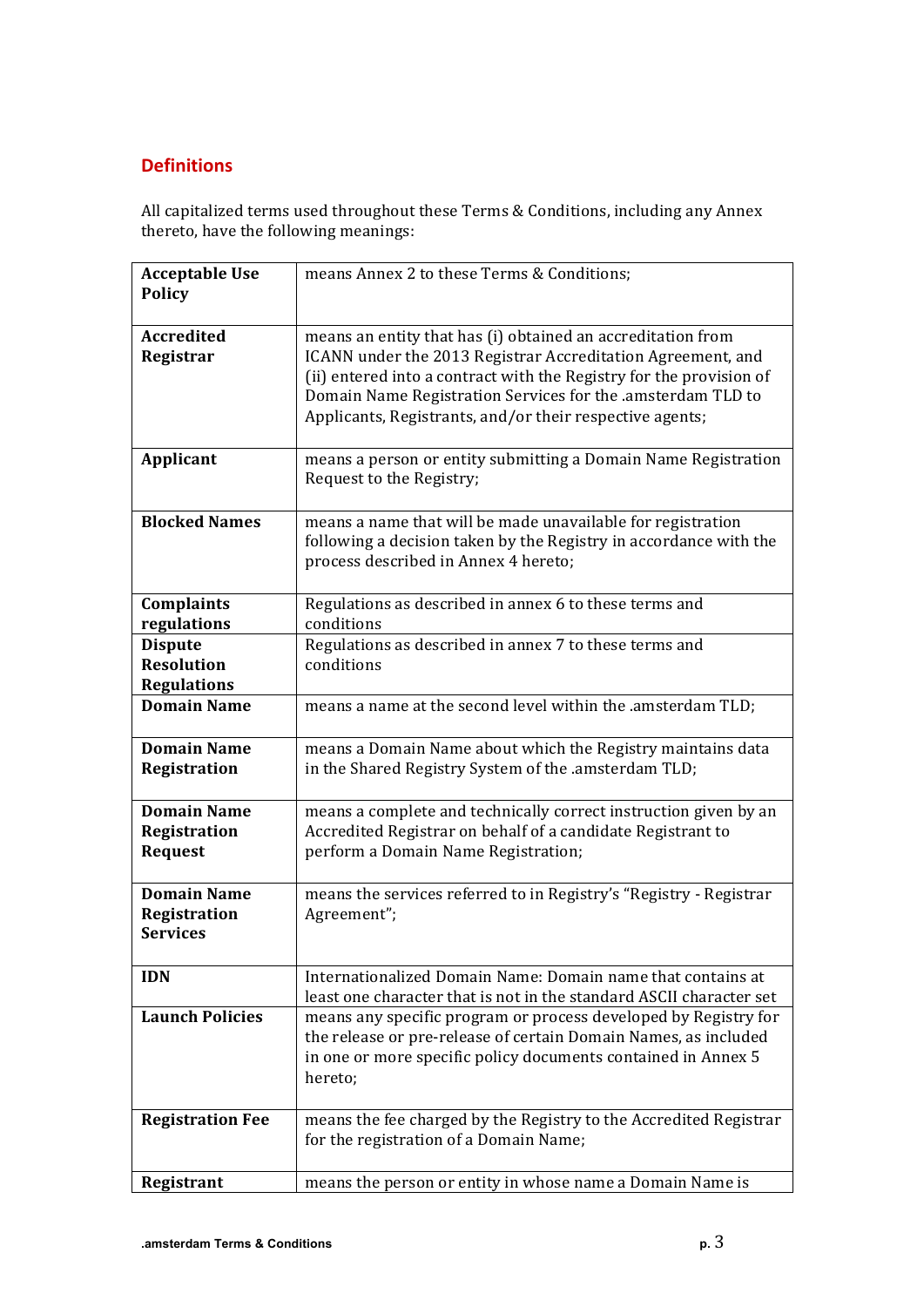|                                         | registered;                                                                                                                                                                                                                                                                      |
|-----------------------------------------|----------------------------------------------------------------------------------------------------------------------------------------------------------------------------------------------------------------------------------------------------------------------------------|
| <b>Registry</b><br><b>Agreement</b>     | means the agreement entered into by and between Registry and<br>ICANN in relation to the management of the .amsterdam TLD;                                                                                                                                                       |
| <b>Registry</b>                         | means dotAmsterdam BV, with registered office at Leeuwarden;                                                                                                                                                                                                                     |
| <b>Registry Web Site</b>                | means the various pages and websites available under or related<br>to the amsterdam TLD, available at http://registreer.amsterdam;                                                                                                                                               |
| <b>Reserved Name</b>                    | means a Domain Name that is mentioned on the list referred to in<br>Annex 2 hereto, which will only be available for registration<br>following release by the Registry to a particular Applicant or<br>Registrant in accordance with the process described in Annex 4<br>hereto; |
| <b>Shared Registry</b><br><b>System</b> | means the system operated on behalf of the Registry that allows<br>Accredited Registrars to apply for, register, renew and maintain<br>Domain Names:                                                                                                                             |
| <b>TLD</b>                              | means Top Level Domain;                                                                                                                                                                                                                                                          |
| <b>UDRP</b>                             | means the Uniform Dispute Resolution Policy, as adopted by<br>ICANN and as described in<br>http://www.icann.org/dndr/udrp/policy.htm;                                                                                                                                            |
| <b>URS</b>                              | means the Uniform Rapid Suspension system, referred to in<br>Specification 7 of the Registry Agreement;                                                                                                                                                                          |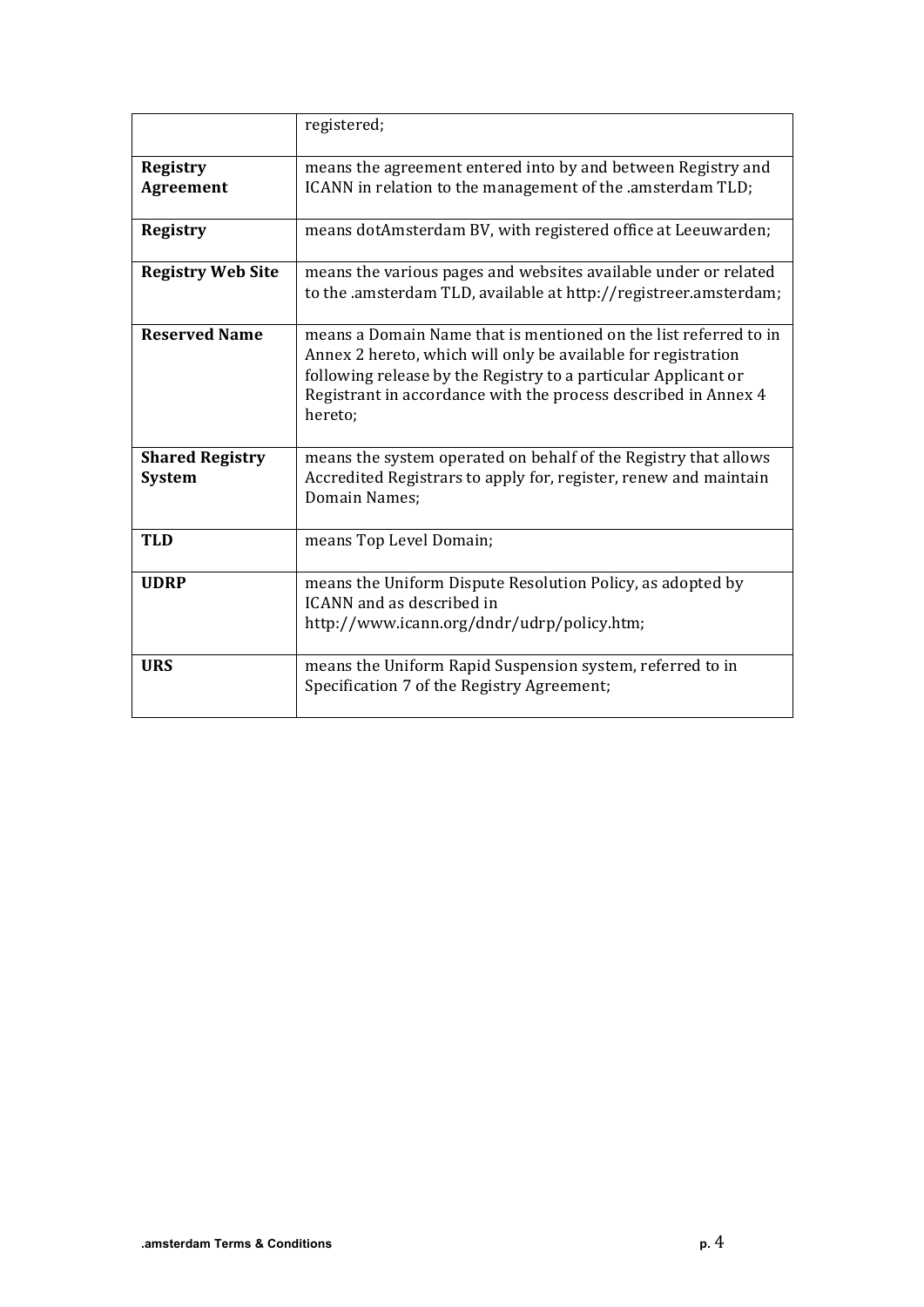#### **Introduction: Scope of Application; Hierarchy**

These Terms & Conditions together with the Annexes hereto describe, among other items, all the technical and administrative measures that the Registry shall use to ensure proper, fair and technically sound administration of the .amsterdam launch, setting out the basic rules and procedures applicable to:

- − Applicants;
- − Registrants;
- − Accredited Registrars; and
- − Registry;
- − any person or entity interested in registering a Domain Name.

#### **Article 1. Domain Name Syntax Requirements; Representations and Warranties**

- 1.1. Every Domain Name must meet the following technical and syntax requirements:
	- − standard (ASCII) Domain Names must consist exclusively of the letters A-Z (case insensitive), the numbers  $0-9$ , and the hyphen  $("$ -");
	- − the Domain Name cannot begin or end with a hyphen ("-");
	- − the Domain Name cannot have two consecutive hyphens ("--") in the 3rd and 4th positions  $(e.g., "bq-1k2n4h4b"$  or "xn--ndk061n);
	- − The name must contain at least 2 characters (U-label) and must not exceed 63 characters (A-label or U-label) (excluding the TLD).
- 1.2. The Registry reserves the right to make Domain Names available that deviate from the above syntax requirements at any point in time, under additional or supplemental rules and policies.
- 1.3. By submitting a Domain Name Registration Request, Registrant represents and warrants that:
	- − to its knowledge, the registration of the Domain Name mentioned in the Domain Name Registration Request will not infringe upon or otherwise violate the rights of any third party;
	- − it is not submitting the Domain Name Registration Request and, upon registration, will not use the Domain Name for an unlawful purpose, contrary to public policy or morality, for offensive purposes, to mislead the public and/or contrary to good and fair business practices; and
	- it will participate in good faith in any proceedings initiated by a third party under the UDRP, the URS, the Complaints Regulations, the Dispute Resolutions or any other proceedings or policy in relation to a Domain Name of which it is the Registrant: and
	- − it will not knowingly use the domain name in violation of any applicable laws or regulations, including third party interests; and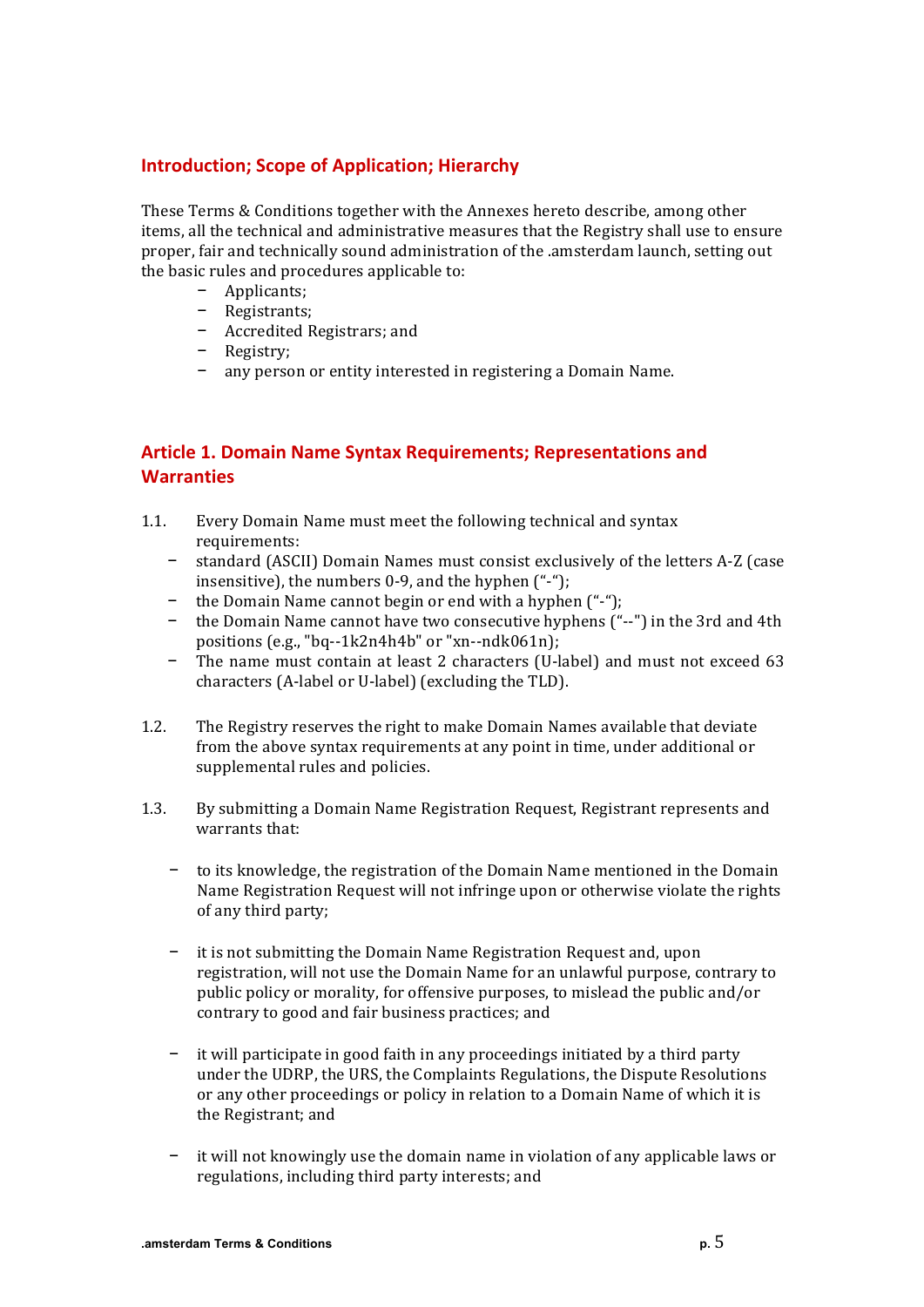- − it will keep the WHOIS information related to the Domain Name accurate and up-to-date at all times, both with its Registrar and the Registry, and will immediately comply with any requests to such effect issued by or on behalf of the Registry;
- it will comply with the Acceptable Use Policy at all times throughout the term of the Domain Name Registration.
- 1.4. The Registry shall be entitled, but by no means obliged, to suspend or revoke any Domain Name in case of non-compliance or violation of these Terms & Conditions, and in particular the representations and warranties set out in Article 1.3 above, and the Applicant / Registrant acknowledges and accepts that it shall not hold Registry liable for any such suspension or revocation.

#### **Article 2. Domain Name Allocation**

- 2.1. With the exception of Domain Names that have been allocated or reserved in the context of the Launch Policies, any party shall be entitled to request a Domain Name Registration with the Registry for any Domain Name that is (i) available and (ii) meets the technical requirements imposed by the Registry.
- 2.2. Domain Names that are identical to the names contained on the list of Reserved Names or Blocked Names will be unavailable until further notice.
- 2.3. The Registry shall effectuate such Domain Name Registration on a first-come, first-served basis, subject to the terms and conditions laid down herein. This entails that, in principle, the first complete and technically correct request to register a Domain Name submitted by an Accredited Registrar and received by the Shared Registry System will result in a Domain Name Registration.

#### **Article 3. Dispute Resolution**

- 3.1. Every Registrant acknowledges and accepts:
	- − that, save for proceedings initiated before any competent court, any proceedings concerning a Domain Name must be conducted before an Domain Name Dispute Resolution Services Provider appointed by ICANN in accordance with the Uniform Dispute Resolution Policy, the Rules for Uniform Domain Name Dispute Resolution Policy (as stated in http://www.icann.org/dndr/udrp/uniformrules.htm) and any relevant supplemental or additional (e.g., URS) rules; and
	- to participate in good faith in any Domain Name dispute initiated by a third party complainant, whether before the courts, Complaints Board or Panelist, under the UDRP or URS against Registrant in compliance therewith and with the respective applicable Rules.
- 3.2. Unless agreed upon otherwise by the parties to a Domain Name Dispute or otherwise stated in the agreement between the Registrant and its Registrar, the language of the proceedings shall be the language of that agreement.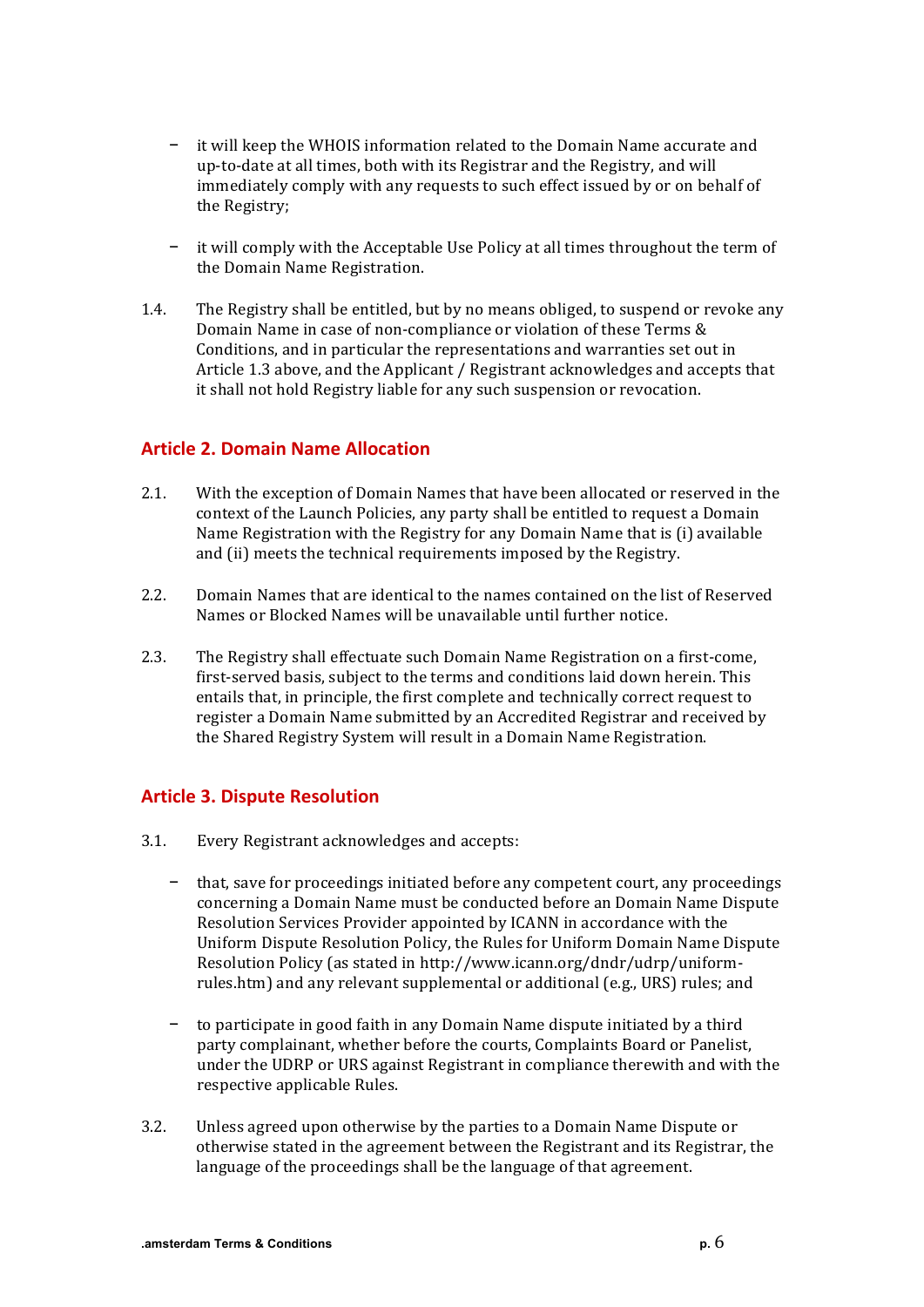3.3. The Registry shall not be a party in any proceedings, whether before the courts, Complaints Board or Panelist, under the UDRP, the URS or any other proceeding in relation to a Domain Name, and the Applicant, *c.q.* Registrant of a Domain Name shall defend and hold harmless Registry in the event Registry is involved in any legal proceedings.

#### **Article 4. Term**

- 4.1. When registering the Domain Name, the Applicant / Registrant must select the number of years for which the Domain Name is registered (the "Term"). The Term shall commence on the date of registration of the Domain Name, and shall expire on the same day of the month within which the Domain Name was registered.
- 4.2. The Registry is under no obligation to inform any party, including in particular the Registrant in advance when the Term is about to expire or has expired.

#### **Article 5. General Provisions**

- 5.1. The Registry shall be entitled at all times to cancel a Domain Name Registration or delete a Domain Name if the Registrant is considered to be in breach of any provision of these Terms & Conditions. In case of a breach, the Registry can send a reminder by e-mail to both the Accredited Registrar and the Registrant informing them that the registration will be terminated if the breach is not remedied within 14 days.
- 5.2. The Registry may amend the provisions of these Terms from time to time, which amendments will take effect at the time they are published on the Registry Web Site, without prior notice to Accredited Registrars, Registrants and/or Applicants, unless provided for otherwise in the Registry Agreement. The Registry may furthermore issue interpretative guidelines on the Registry Web Site regarding the terms and provisions of these Terms, unless provided for otherwise in the Registry Agreement.
- 5.3. If any part of these Terms shall be found invalid or unenforceable for any reason, the remainder of these Terms shall be valid and enforceable as if such provision was not included therein.
- 5.4. There shall be substituted for any such provision a suitable provision that, as far as is legally possible, comes nearest to the sense and purpose of these Terms, in so far and to the extent allowed by the terms of the Registry Agreement.
- 5.5. To the extent allowed under governing law, the Registry shall only be liable in cases where its willful misconduct or gross negligence is finally determined by the arbitral tribunal or courts referred to below. In no event shall the Registry be held liable for any indirect, consequential or incidental damages or loss of profits, whether contractual, based on tort (including negligence) or otherwise arising, resulting from or related to the submission of a Domain Name Registration Request, the registration or use of a Domain Name or to the use of the Shared Registry System or Registry Web Site, even if they have been advised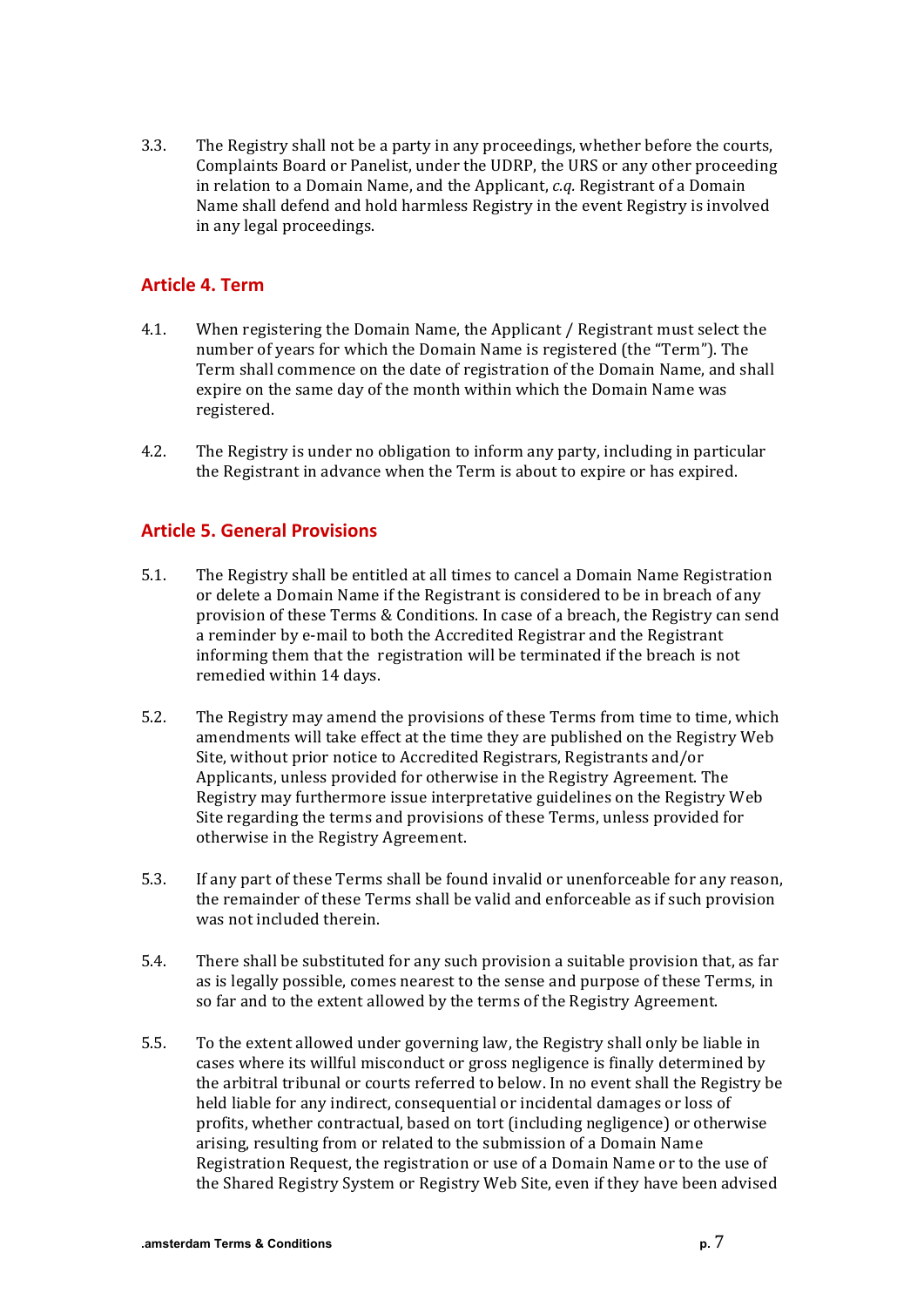of the possibility of such loss or damages, including but not limited to decisions taken by the Registry to register, not to register or cancel the registration of a Domain Name on the basis of the findings of or information provided by a third party, or upon receipt of a written instruction given by the authorities, as well as the consequences of those decisions.

- 5.6. To the extent allowed under applicable law and unless provided otherwise herein, the Registry's aggregate liability for damages shall in any case be limited to the amounts paid by the Accredited Registrar to the Registry in relation to the Domain Name Registration Request concerned (excluding additional fees paid by the Registrant to an Accredited Registrar or reseller, auction fees and/or reconsideration fees). Registrant agrees that no greater or other damages may be claimed from the Registry.
- 5.7. In addition to Article 3.3 hereof, any Applicant and/or Registrant shall hold the Registry harmless from claims filed or disputes initiated by third parties, and shall compensate the Registry for any costs or expenses incurred or damages for which they may be held liable as a result of third parties taking action against it on the grounds that the Domain Name Registration Request or the Domain Name registered by the Registrant infringes the rights of a third party, or is deemed contrary to morality, public order or unlawful under applicable laws.
- 5.8. For the purposes of this Article, the term "Registry" shall also refer to its shareholders, directors, employees, members, subcontractors, agents, and their respective directors, agents and employees.
- 5.9. The Registry, its directors, employees, contractors and agents are not a party to the agreement between an Accredited Registrar and its Applicants, its Registrants or any party acting in the name and/or on behalf of such Applicants or Registrants.
- 5.10. The Registry shall only be obliged to accept a Domain Name Registration Request or to renew a Domain Name Registration once it has been unconditionally paid in full for such service by the Accredited Registrar appointed by the Applicant or Registrant.

Payment of any fees due, for which the Registrant is solely liable, must be made with the Registry via an Accredited Registrar. The Registry is not responsible for any failure on the part of the Accredited Registrar in this respect, including where such failure results in non-registration or cancellation of the Domain Name concerned.

- 5.11. All notices (to be) given by the Registry hereunder shall be given in writing at the most recent email address of the Registrant provided to the Registry in connection with the Domain Name concerned. All notices to be given to the Registry shall be deemed to have been properly given (i) in paper form, when delivered in person or via courier service with confirmation of receipt and (ii) by electronic mail, upon confirmation of receipt by the Registry's email server.
- 5.12. Unless expressly provided for otherwise herein, neither Party may assign any right or obligation hereunder without the written consent of the other Party. These Terms & Conditions shall be binding upon and inure to the benefit of the Parties' respective successors and assigns.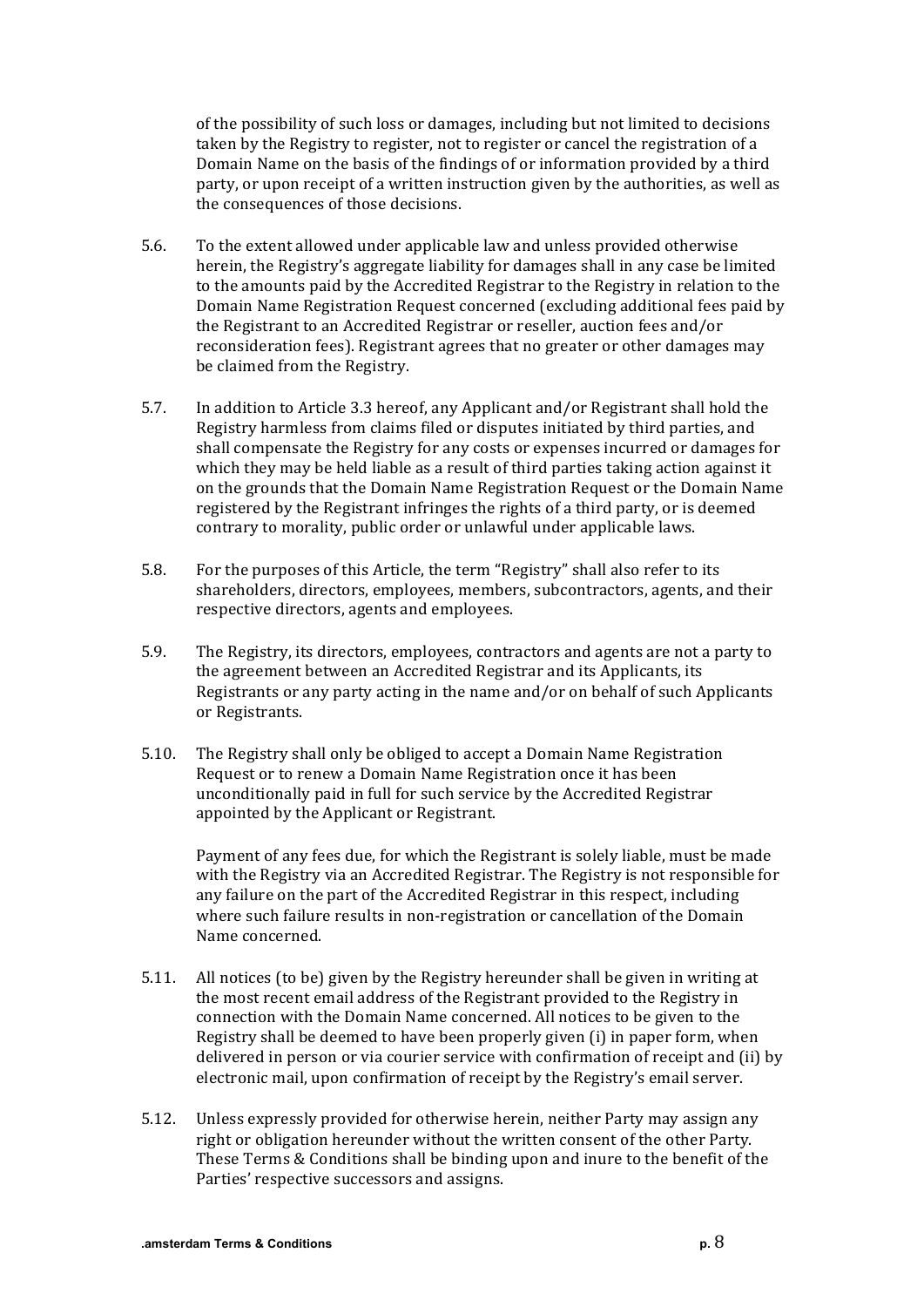- 5.13. If any provision of these Terms & Conditions is held to be illegal, invalid, or otherwise unenforceable, such provision will be enforced to the extent possible consistent with the stated intention of the parties, or, if incapable of such enforcement, will be deemed to be severed and deleted from these Terms & Conditions, while the remainder of them will continue in full force and effect.
- 5.14. No waiver of any right under these Terms & Conditions shall be deemed effective unless contained in writing and signed by the party charged with such waiver, and no waiver of any right shall be deemed to be a waiver of any future right or any other right arising under these Terms & Conditions. All rights, remedies, undertakings, obligations and agreements contained in these Terms  $&$ Conditions shall be cumulative and none of them shall be a limitation of any other remedy, right, undertaking, obligation or agreement.
- 5.15. Any party to whom these Terms & Conditions apply agrees that it will not undertake, nor cause or permit to be undertaken, any conduct or activity which is illegal under any laws, decrees, rules or regulations, or would have the effect of causing the other party to be in violation thereof.
- 5.16. These Terms & Conditions, as amended from time to time or supplemented by other documents, will be governed by the laws of the Netherlands.

Unless referred to otherwise in these Terms or policy documents incorporated by reference hereto, any dispute, controversy or claim in relation to or arising under these Terms & Conditions shall, upon the filing of a complaint, be referred to and determined by arbitration in accordance with the arbitration rules of the International Chamber of Commerce (ICC). The arbitral tribunal shall consist of three arbiters. The place of arbitration shall be Amsterdam, the Netherlands and the arbitration language shall be English. Any such arbitration award shall be final and binding and may, if necessary, be enforced by a court or authority having jurisdiction.

The foregoing is without any party's right to seek injunctive or other interim relief, which it is authorized to do in the Courts of Leeuwarden, the Netherlands.

#### **Article 6. Privacy Policy**

6.1. The Registrant authorizes Registry to process personal and other data required to operate the TLD. Registry shall only use this data within the framework of the management of the .amsterdam TLD and related services. Registry may only transfer these data to third parties if ordered to do so by the public authorities (local or national, judicial or administrative), upon demand of the arbitral tribunal mentioned in Article 5.16, upon demand of a Domain Name Dispute Resolution Services Provider as mentioned in Article 3.1, upon demand or the Complaints Board as mentioned in Annex 6, upon demand of the Center as mentioned in Annex 7 or as provided in section 6.2 of this Article. The Registrant, through his Accredited Registrar, has the right to access his personal data and the right to modify or correct his personal data, when they are no longer up-to-date or incorrect.